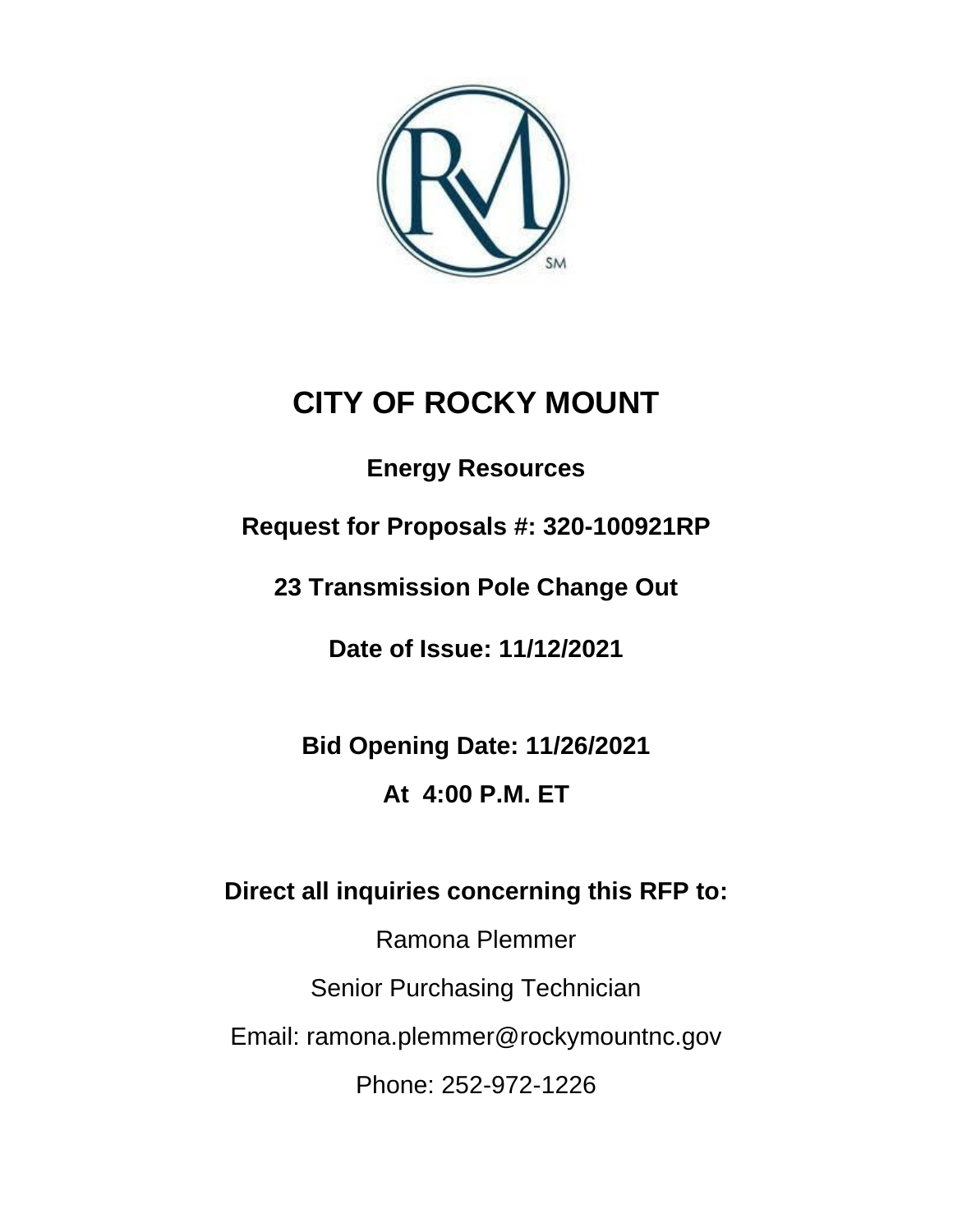# Contents

| III. |  |
|------|--|
|      |  |
|      |  |
|      |  |
|      |  |
|      |  |
|      |  |
|      |  |
|      |  |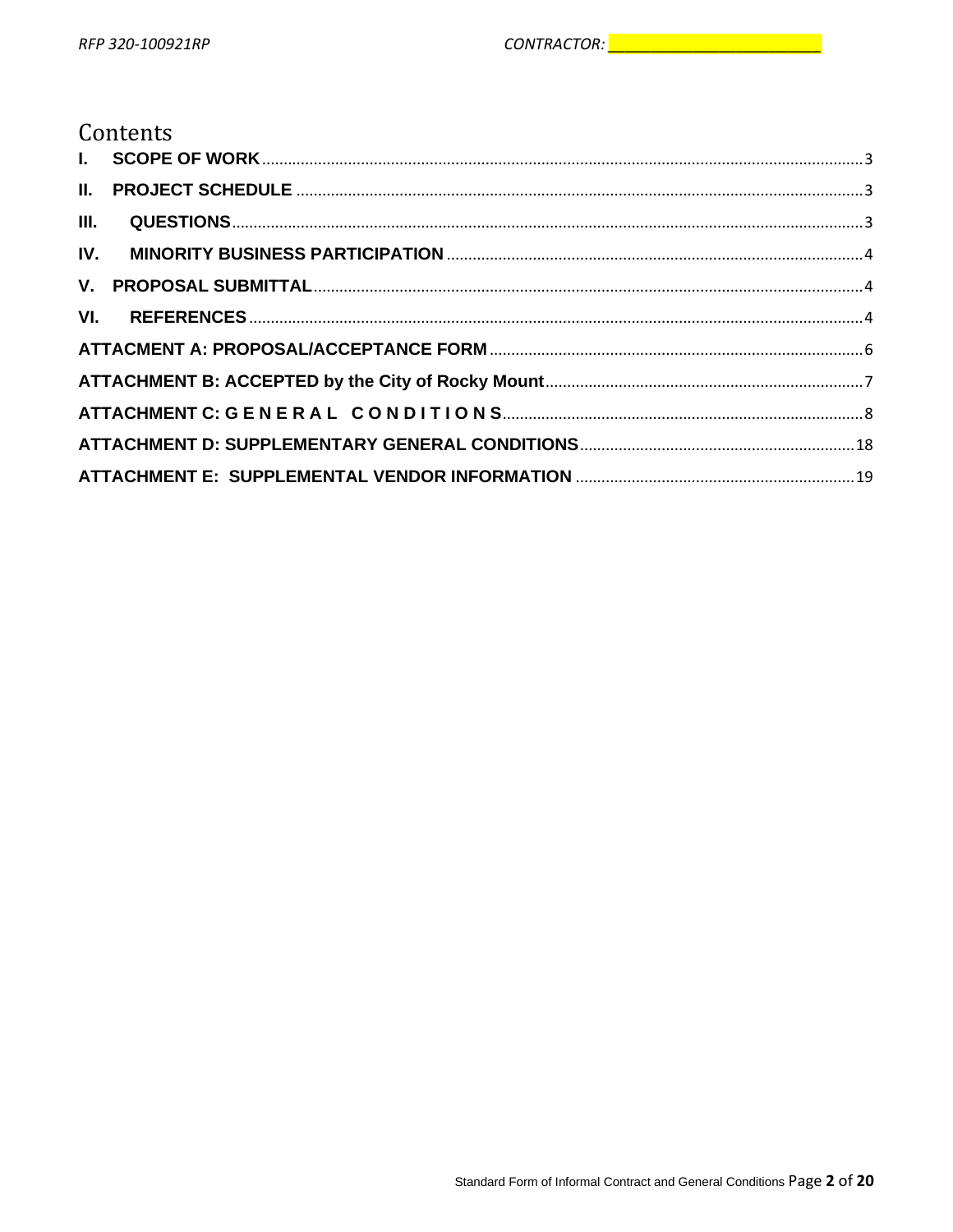#### **CITY OF ROCKY MOUNT STANDARD FORM OF INFORMAL CONTRACT AND GENERAL CONDITIONS**

FOR

#### **Project ID# - 320-100921RP**

#### <span id="page-2-0"></span>**I. SCOPE OF WORK**

The City of Rocky Mount is seeking proposals from qualified vendors to perform a Transmission pole change out project. This work will take place in Rocky Mount North Carolina. The vendor awarded the contract shall be responsible for all labor, transportation, and insurance needed to perform the project in a safe and workmanlike manner for acceptance by the City of Rocky Mount.

The contract requirements to be performed by the Company awarded the contract shall include but not be limited to the following:

- 1. Each pole will need to be field drilled to the City of Rocky Mount requirements.
- 2. The Company awarded the contract shall immediately remove any trash or debris generated by their work from each job site immediately and disposed of properly per State and Local regulations and policies.
- 3. All work is to be performed in a safe manner in compliance with all accepted common industry practices and all OSHA, federal, state and local regulations.
- 4. Any damage(s) caused by the Company awarded the contract while performing the contract requirements shall be the sole responsibility of the Company and shall be remedied by the Company before payment is rendered by the City.
- 5. The Company awarded the contract will be representing the City of Rocky Mount and shall display a professional appearance at all times, consisting of FR uniforms of at least 4 ATPV. PPE being worn at all times by the Company employees.
- 6. Transfer all attachments including CATV, Tele, etc., then pull the old pole.

#### **Electric Equipment Repairs**

All Repair Prices are to be negotiated prior to any repairs being made. Any repairs performed without prior approval by an authorized City of Rocky Mount Electric Representative will not be compensated.

It is the City's intentions to award this contract to the overall lowest responsive responsible bidder but reserves the right to make award to the Company that can start the contract and complete it in the timeframe desired by the City.

If awarded the contract I can start on \_\_\_\_\_\_\_\_\_\_\_\_\_\_\_\_ and complete the contract for inspection and acceptance by the City of Rocky Mount representative in  $\qquad \qquad \qquad$  days from starting the project.

#### <span id="page-2-1"></span>**II. PROJECT SCHEDULE**

| Event                                 | <b>Responsibility</b> | Date and Time             |
|---------------------------------------|-----------------------|---------------------------|
| Issue RFP                             | City                  | Friday 11/12/2021         |
| <b>Submit Written Questions</b>       | Vendor                | Tuesday 11/16/2021        |
| <b>Provide Responses to Questions</b> | City                  | Thursday 11/18/2021       |
| Submit Bids                           | Vendor                | Friday 11/26/2021 4:00 pm |
| <b>Council Meeting</b>                | City                  | TBD                       |

#### <span id="page-2-2"></span>**III. QUESTIONS**

Written questions shall be e-mailed to ramona.plemmer@rockymountnc.gov by the date and time specified above. Contractors will enter "RFP #320-100921RP – Questions" as the subject for the email.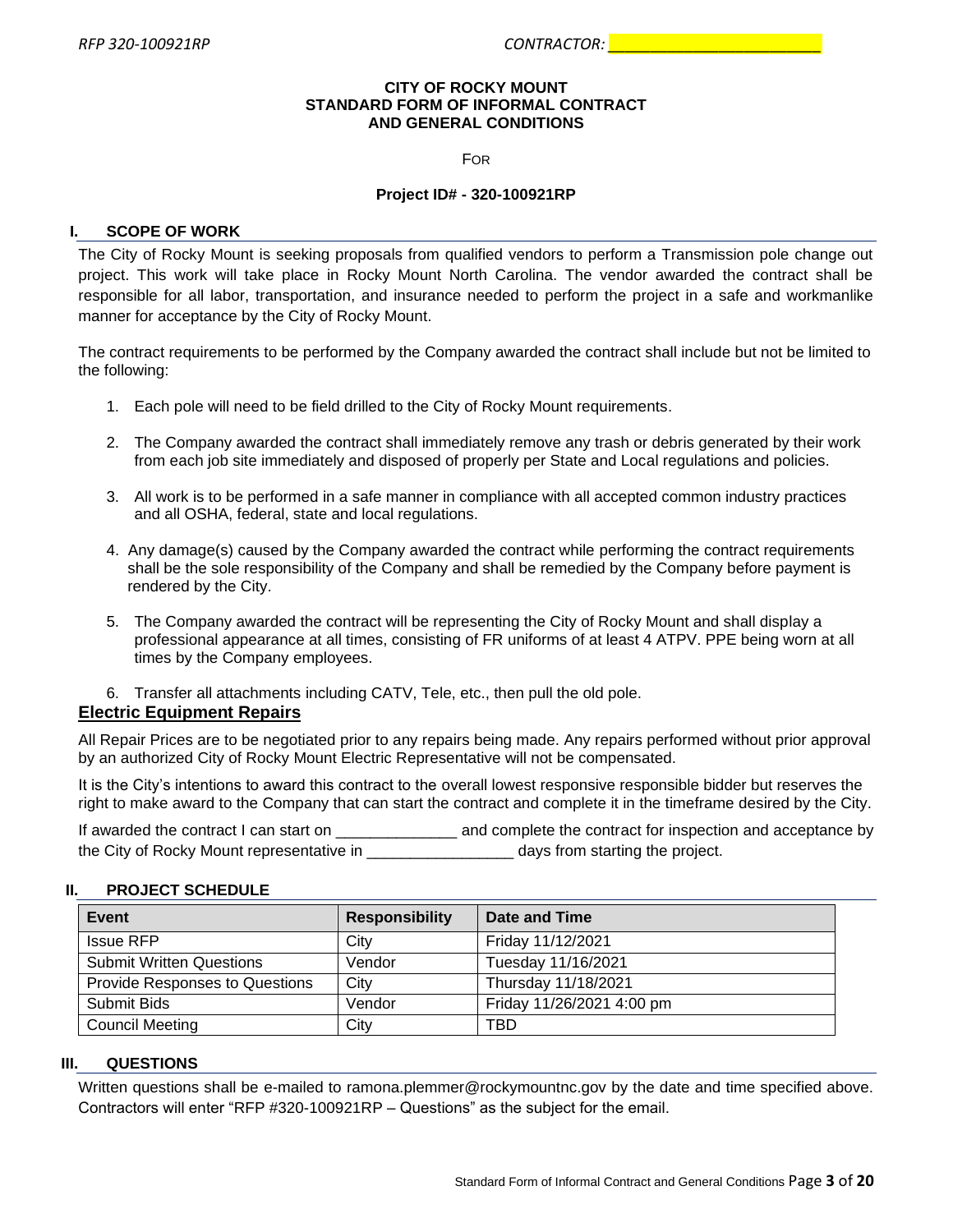Questions received prior to the submission deadline date, the Purchasing Managers response, and any additional terms deemed necessary by the City of Rocky Mount will be posted in the form of an addendum to the Interactive Purchasing System (IPS), http://www.ips.state.nc.us, and the City of Rocky Mount website and shall become an Addendum to this RFP. No information, instruction or advice provided orally or informally by any City personnel, whether made in response to a question or otherwise concerning this RFP, shall be considered authoritative or binding. Vendors shall rely only on written material contained in an Addendum to this RFP.

Inquiries submitted no later than the date and time noted in the project schedule. Questions answered verbally will be followed up by written addenda as deemed necessary; oral interpretations shall have no effect.

# <span id="page-3-0"></span>**IV. MINORITY BUSINESS PARTICIPATION**

The Bidder has the responsibility to make a good faith effort to solicit minority proposals and to attain the aspirational ten – thirty percent (10 - 30%) goal. We encourage all Bidders even MWBE/HUBs to obtain the aspirational goal where sub-contracting and supplier opportunities exist.

| <b>MWBE FIRM</b> | <b>OWNERSHIP STATUS</b> | <b>ADDRESS</b> | <b>WORK TYPE</b> |
|------------------|-------------------------|----------------|------------------|
|                  |                         |                |                  |
|                  |                         |                |                  |
|                  |                         |                |                  |

# <span id="page-3-1"></span>**V. PROPOSAL SUBMITTAL**

Contractors interested in performing the services requested must submit the following information:

1. One (1) copy of their RFP response including name, address, and phone number of contact person. RFP responses shall be emailed to [ramona.plemmer@rockymountnc.gov](mailto:ramona.plemmer@rockymountnc.gov) or mailed to:

> City of Rocky Mount Purchasing- Ramona Plemmer Attn: RFP #320-100921RP 331 S. Franklin Street Rocky Mount, NC 27802

All RFP responses shall be received no later than the date and time noted in the schedule on page 4. RFP responses may be sent via US Mail, FedEx, UPS, or hand delivered. **Faxed RFP responses will not be accepted**. Submissions may be reviewed upon receipt. Bid tabulations will become available following project award.

# <span id="page-3-2"></span>**VI. REFERENCES**

Contractors shall provide at least three (3) references for which your company has provided Services of similar size and scope to that proposed herein. City of Rocky Mount may contact these users to determine the Services provided are substantially similar in scope to those proposed herein and Contractor's performance has been satisfactory. The information obtained shall be considered in the evaluation of the proposal.

| <b>COMPANY NAME</b> | <b>CONTACT NAME</b> | <b>TELEPHONE NUMBER</b> |
|---------------------|---------------------|-------------------------|
|                     |                     |                         |
|                     |                     |                         |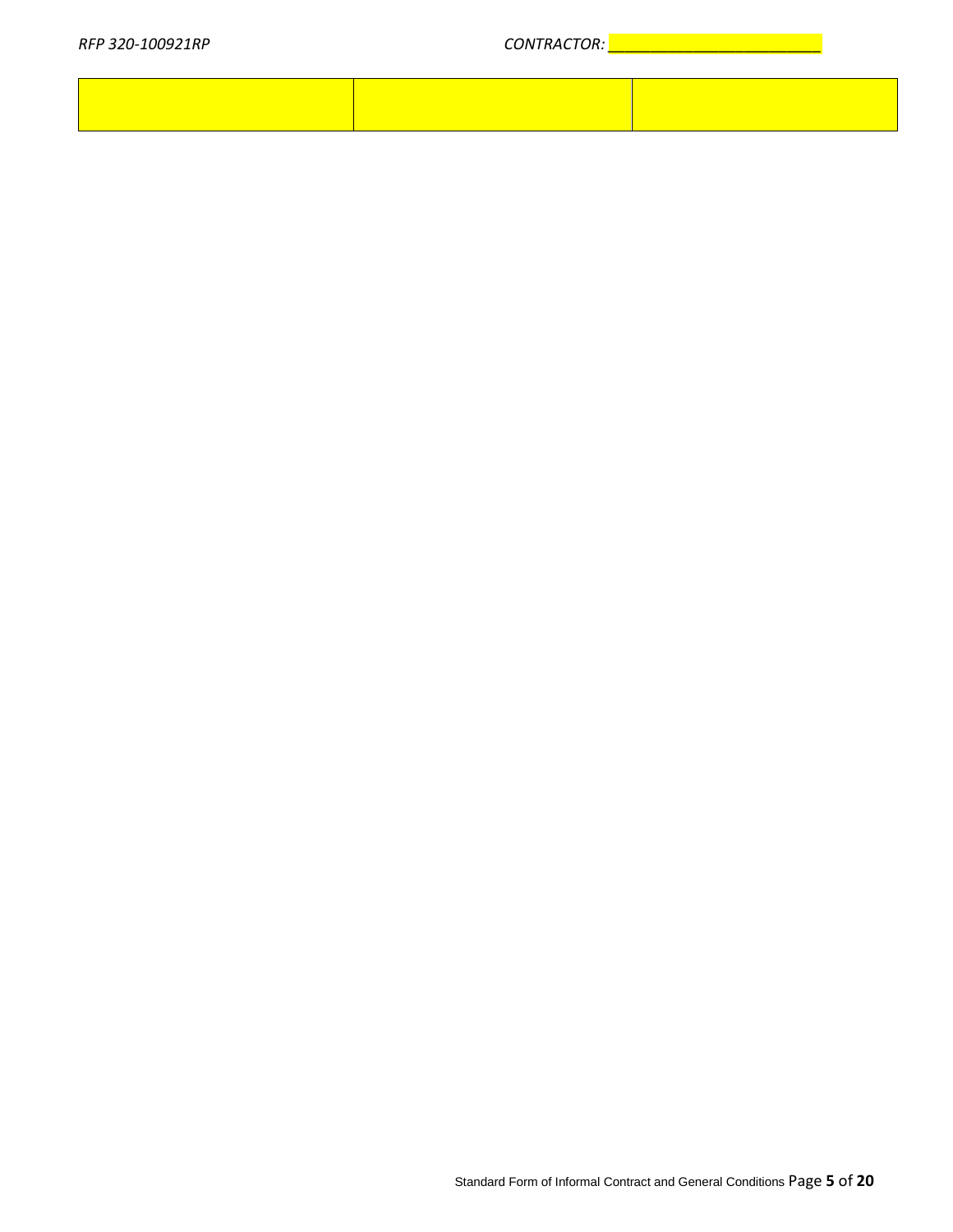# **ATTACMENT A: PROPOSAL/ACCEPTANCE FORM**

For

#### **23 Transmission Pole Change Out**

320-100921RP

<span id="page-5-0"></span>23 Transmission Pole Change Out in Rocky Mount North Carolina.

The undersigned, as bidder, proposes and agrees if this proposal is accepted to contract with the City of Rocky Mount for the furnishing of all materials, equipment, and labor necessary to complete the construction of the work described in these documents in full and complete in accordance with plans, specifications, and contract documents, and to the full and entire satisfaction of the City of Rocky Mount for the sum of:

| <u>TOTAL BASE PROPOSAL:</u>                                                                                                                                                                                                          | Dollars \$                                                                                                                                                                                                      |  |  |  |
|--------------------------------------------------------------------------------------------------------------------------------------------------------------------------------------------------------------------------------------|-----------------------------------------------------------------------------------------------------------------------------------------------------------------------------------------------------------------|--|--|--|
| Respectively submitted this <b>entity of the set of the set of the set of the set of the set of the set of the set of the set of the set of the set of the set of the set of the set of the set of the set of the set of the set</b> |                                                                                                                                                                                                                 |  |  |  |
| (Contractor's Name)                                                                                                                                                                                                                  |                                                                                                                                                                                                                 |  |  |  |
| Federal ID#: Value of the Contract of the Contract of the Contract of the Contract of the Contract of the Contract of the Contract of the Contract of the Contract of the Contract of the Contract of the Contract of the Cont       | By <mark>: http://www.community.com/www.com</mark> munity.com                                                                                                                                                   |  |  |  |
| Witness: <u>Alexander Alexander Alexander Alexander Alexander Alexander Alexander Alexander Alexander Alexander</u>                                                                                                                  | Title: <b>The State of State State State</b><br>(Owner, partner, corp. Pres. Or Vice President)<br>Address <u>: Address: Address: Address: Address: Address: Address: Address: Address: Address: Address: A</u> |  |  |  |
| (Proprietorship or Partnership)                                                                                                                                                                                                      |                                                                                                                                                                                                                 |  |  |  |
| Attest: (corporation)                                                                                                                                                                                                                | Email Address: <b>Contract Address: Contract Address: Contract Address:</b>                                                                                                                                     |  |  |  |
| (Corporate Seal)                                                                                                                                                                                                                     |                                                                                                                                                                                                                 |  |  |  |
| $\mathsf{By:}\n \begin{array}{ c c }\n \hline\n \end{array}$<br><u> 1990 - Johann Stoff, deutscher Stoff, der Stoff, deutscher Stoff, der Stoff, der Stoff, der Stoff, der Stoff</u>                                                 | License #: New York New York 1999                                                                                                                                                                               |  |  |  |
| Title:                                                                                                                                                                                                                               |                                                                                                                                                                                                                 |  |  |  |
| (Corporation, Secretary. /Ass't Secretary.)                                                                                                                                                                                          |                                                                                                                                                                                                                 |  |  |  |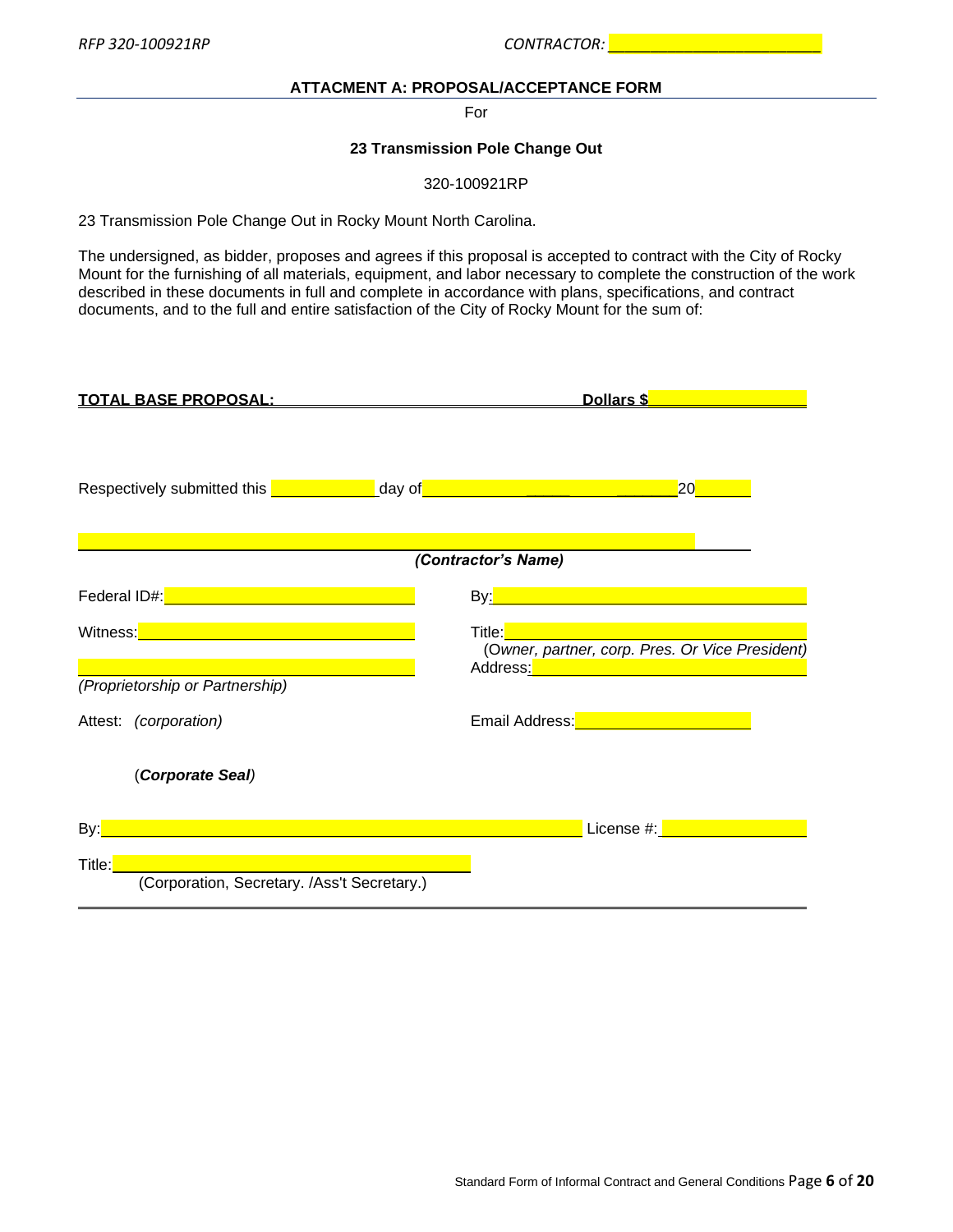<span id="page-6-0"></span>*RFP 320-100921RP CONTRACTOR: \_\_\_\_\_\_\_\_\_\_\_\_\_\_\_\_\_\_\_\_\_\_\_\_\_*

#### **ATTACHMENT B: ACCEPTED by the City of Rocky Mount**

For

# **23 Transmission Pole Change Out**

320-100921RP

#### **City of Rocky Mount**

Total amount of accepted by the owner, included base proposal and proposal alternates: \_\_\_\_\_\_\_\_\_\_\_\_\_\_\_\_\_\_\_\_\_\_\_

BY: TITLE: Purchasing Manager

Date: \_\_\_\_\_\_\_\_\_\_\_\_\_\_

# **PRE-AUDIT**

This instrument has been preaudited in the manner required by the Budget and Fiscal Control Act.

Finance Director **Date** 

**\_\_\_\_\_\_\_\_\_\_\_\_\_\_\_\_\_\_\_\_\_\_\_\_\_\_\_\_\_\_\_\_\_\_\_\_\_\_\_\_\_\_\_\_\_\_**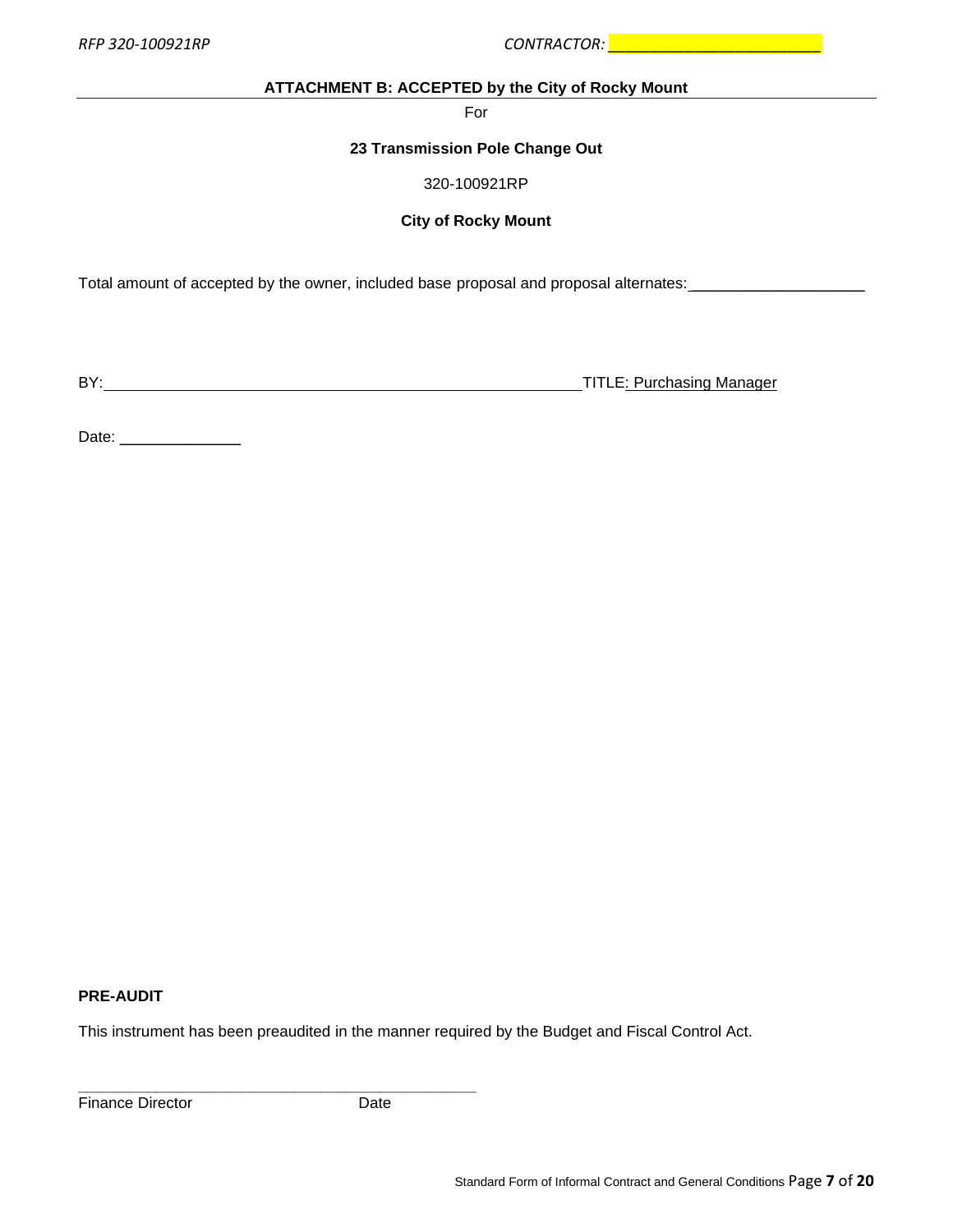# **ATTACHMENT C: G E N E R A L C O N D I T I O N S**

#### <span id="page-7-0"></span>**1. GENERAL**

It is understood and agreed that by submitting a proposal that the Contractor has examined these contract documents, drawings and specifications and has visited the site of the Work and has satisfied himself relative to the Work to be performed.

#### **2. DEFINITIONS**

**Owner:** "Owner" shall mean, The City of Rocky Mount

**Contractor**: "Contractor" shall mean the entity that will provide the services for the Owner.

**Designer**: The **designer(s)** are those referred to within this contract, or their authorized representatives. The Designer(s), as referred to herein, shall mean architect and/or engineer responsible for preparing the project plans and specifications. They will be referred to hereinafter as if each were of the singular number, masculine gender.

**Contract Documents:** "Contract Documents" shall consist of the Notice to Bidders; General Conditions of the Contract; special conditions if applicable; Supplementary General Conditions; the drawing and specifications, including all bulletins, addenda or other modifications of the drawings and specifications incorporated into the documents prior to their execution; the proposal; the contract; the performance bond if applicable; and insurance certificates. All of these items together form the contract.

#### **INTENT AND EXECUTION OF DOCUMENTS**

The drawings and specifications are complementary, one to the other. That which is shown on the drawings or called for in the specifications shall be as binding as if it were both called for and shown. The intent of the drawings and specifications is to establish the scope of all labor, materials, transportation, equipment, and any and all other things necessary to provide a complete job. In case of discrepancy or disagreement in the Contract Documents, the order of precedence shall be: Form of Contract, specifications, large-scale detail drawings, small-scale drawings.

In such cases where the nature of the work requires clarification by the Designer/ Owner, the Designer/ Owner shall furnish such clarification. Clarifications and drawings shall be consistent with the intent of the Contract Documents, and shall become a part thereof.

# **4. AS-BUILT MARKED-UP CONSTRUCTION DOCUMENTS**

Contractor shall provide one complete set of legible "as-built" marked-up construction drawings and specifications recording any and all changes made to the original design during the course of construction. In the event no changes occurred, submit construction drawings and specifications set with notation "No Changes." The Designer/Owner must receive "As-built" marked-up construction drawings and specifications before the final pay request can be processed.

#### **5. SUBMITTAL DATA**

The Contractor awarded the contract shall submit all specified submittals to the Owner/Designer. A minimum number of copies as specified by the owner, of all required submittal data pertaining to construction, performance and general dimensional criteria of the components listed in the technical specifications shall be submitted. No material or equipment shall be ordered or installed prior to written approval of the submittals by the Designer/Owner. Failure to provide submittal data for review on equipment listed in the technical specifications will result in removal of equipment by the Contractor at his expense if the equipment is not in compliance with the specifications.

# **6. SUBSTITUTIONS**

In accordance with the provisions of G.S. 133-3, material, product, or equipment substitutions proposed by the bidders to those specified herein can only be considered during the bidding phase until five (5) days prior to the receipt of proposals or by the date specified in the pre proposal conference, when submitted to the Designer with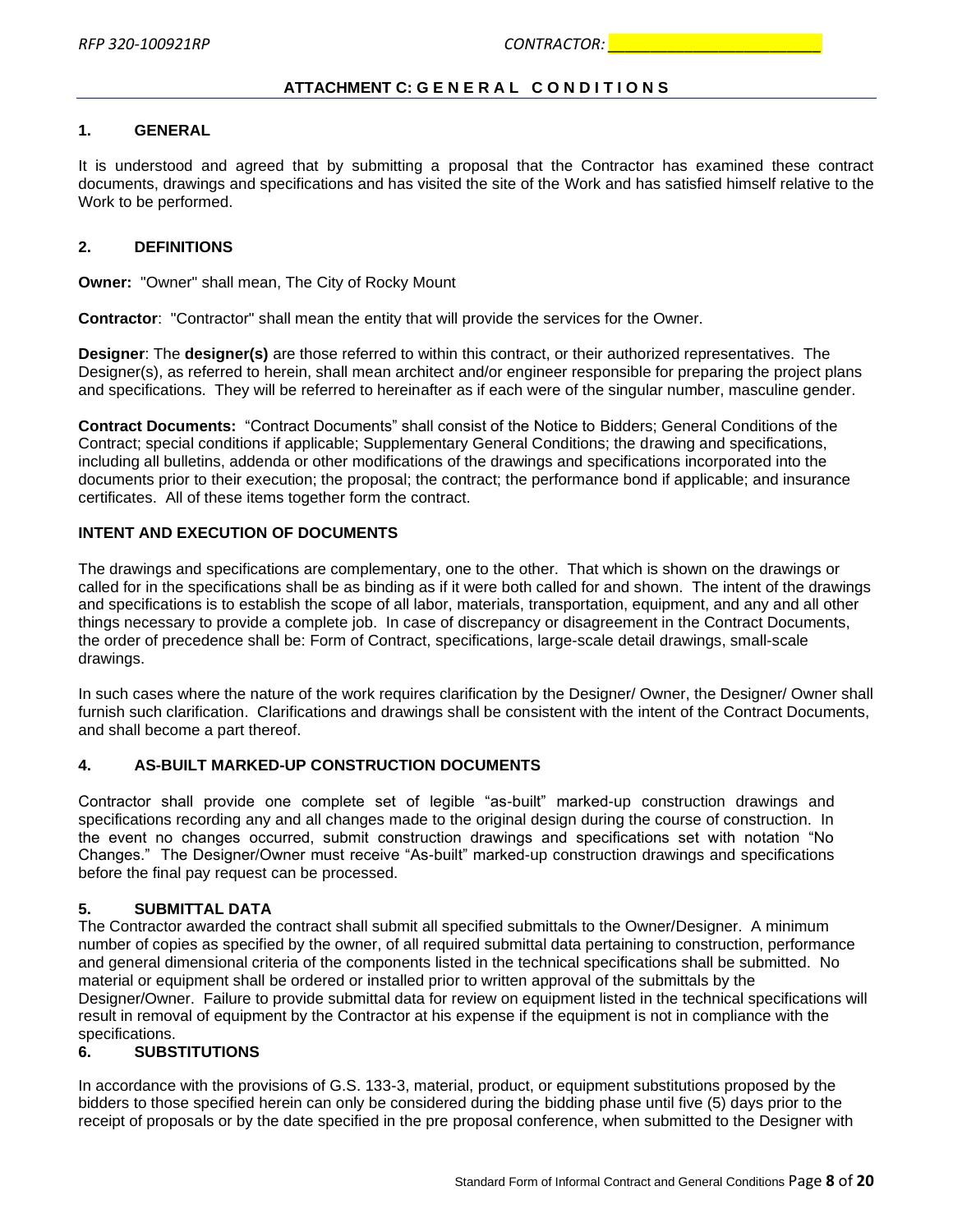sufficient data to confirm material, product, or equipment equality. Proposed substitutions submitted after this time will be considered only as potential change order.

Submittals for proposed substitutions shall include the following information:

- a. Name, address, and telephone number of manufacturer and supplier as appropriate.
- b. Trade name, model or catalog designation.
- c. Product data including performance and test data, reference standards, and technical descriptions of material, product, or equipment. Include color samples and samples of available finishes as appropriate.
- d. Detailed comparison with specified products including performance capabilities, warranties, and test results.
- e. Other pertinent data including data requested by the Designer to confirm product equality.

If a proposed material, product, or equipment substitution is deemed equal by the Designer to those specified, all bidders of record will be notified by Addendum*.*

# **7. WORKING DRAWINGS AND SPECIFICATIONS AT THE JOB SITE**

The contractor shall maintain, in readable condition at his job site one complete set of working drawings and specifications for his work including all shop drawings. Such drawings and specifications shall be available for use by the owner, designer or his authorized representative.

The contractor shall maintain at the job site, a day-to-day record of work-in-place that is at variance with the contract documents. Such variations shall be fully noted on project drawings by the contractor and submitted to the designer upon project completion and no later than 30 days after acceptance of the project.

# **8. MATERIALS, EQUIPMENT, EMPLOYEES**

- a. The contractor shall, unless otherwise specified, supply and pay for all labor, transportation, materials, tools, apparatus, lights, power, fuel, heat, sanitary facilities, water, scaffolding and incidentals necessary for the completion of his work, and shall install, maintain and remove all equipment of the construction, other utensils or things, and be responsible for the safe, proper and lawful construction, maintenance and use of same, and shall construct in the best and most workmanlike manner, a complete job and everything incidental thereto, as shown on the plans, stated in the specifications, or reasonably implied therefrom, all in accordance with the contract documents.
- b. All materials shall be new and of quality specified, except where reclaimed material is authorized herein and approved for use. Workmanship shall at all times be of a grade accepted as the best practice of the particular trade involved, and as stipulated in written standards of recognized organizations or institutes of the respective trades except as exceeded or qualified by the specifications.
- c. Upon notice, the contractor shall furnish evidence as to quality of materials.
- d. Products are generally specified by ASTM or other reference standard and/or by manufacturer's name and model number or trade name. When specified only by reference standard, the Contractor may select any product meeting this standard, by any manufacturer. When several products or manufacturers are specified as being equally acceptable, the Contractor has the option of using any product and manufacturer combination listed. However, the contractor shall be aware that the cited examples are used only to denote the quality standard of product desired and that they do not restrict proposers to a specific brand, make, manufacturer or specific name; that they are used only to set forth and convey to proposers the general style, type, character and quality of product desired; and that equivalent product will be acceptable. Request for substitution of materials, items, or equipment shall be submitted to the designer for approval or disapproval; the designer prior to the opening of proposals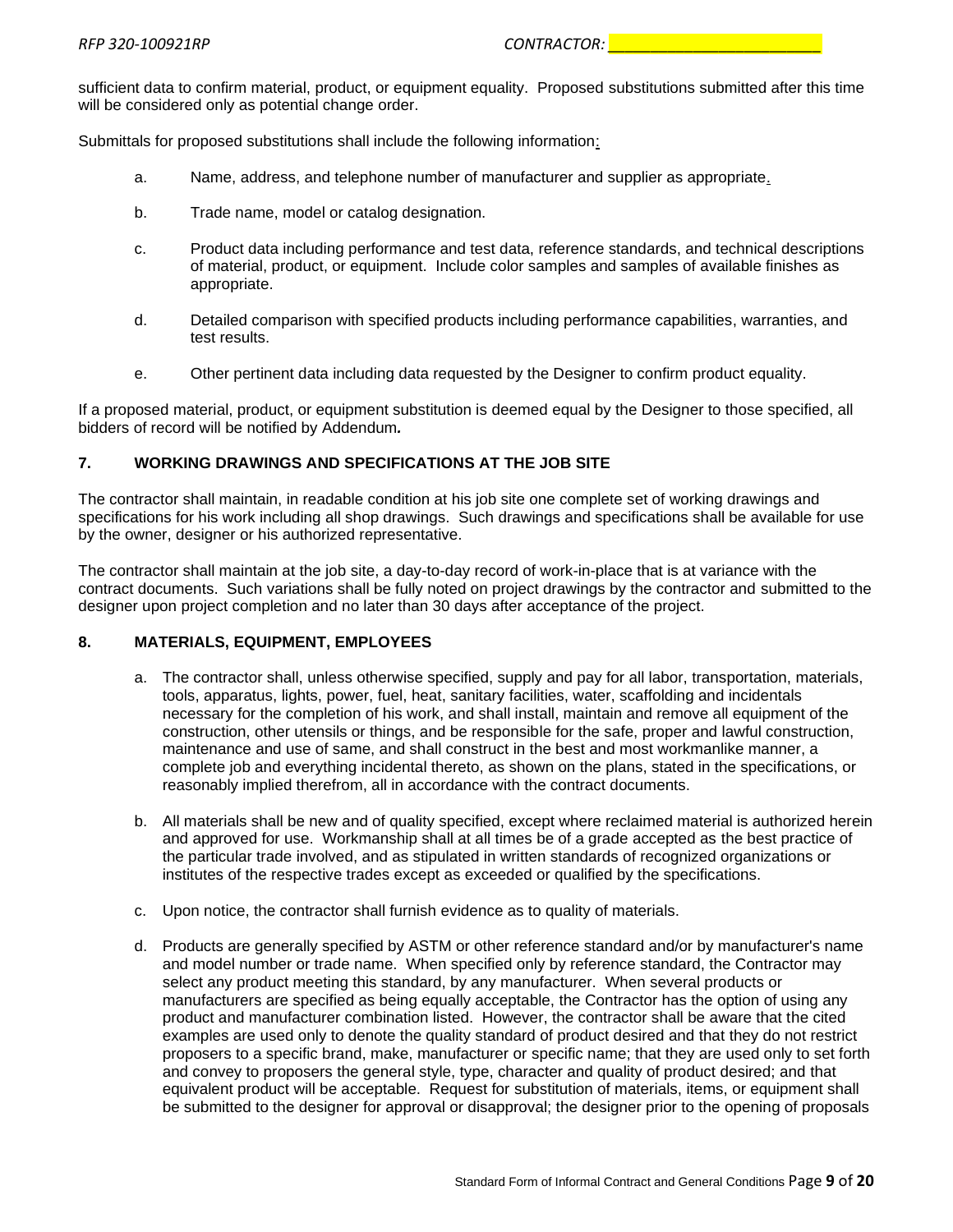shall make such approval or disapproval. Alternate materials may be requested after the award if it can clearly be demonstrated that it is an added benefit to the owner and the designer and owner approves.

- e. The designer is the judge of equality for proposed substitution of products, materials or equipment.
- f. If at any time during the construction and completion of the work covered by these contract documents, the language, conduct, or attire of any workman of the various crafts be adjudged a nuisance to the owner or designer, or if any workman be considered detrimental to the work, the contractor shall order such parties removed immediately from grounds.
- g. The Contractor shall cooperate with the designer and the owner in coordinating construction activities.
- h. The Contractor shall maintain qualified personnel and effective supervision at the site at all times during the project and exercise the appropriate quality control program to ensure compliance with the project drawings and specifications. The designer is responsible for determining compliance with the drawings and specifications.

#### **9. CODES, PERMITS AND INSPECTIONS**

The Contractor shall obtain the required permits, if required, give all notices, and comply with all laws, ordinances, codes, rules and regulations bearing on the conduct of the work under this contract. If the Contractor observes that the drawings and specifications are at variance therewith, he shall promptly notify the Designer in writing. If the Contractor performs any work knowing it to be contrary to such laws, ordinances, codes, rules and regulations, and without such notice to the Owner, he shall bear all cost arising there from.

All work under this contract shall conform to the current North Carolina Building Code and other state and national codes as are applicable.

All fire alarm work shall be in accordance with the latest State Construction Office (SCO) *Guidelines for Fire Alarm Installation* (NFPA72). Where the contract documents are in conflict with the SCO guidelines, the SCO guidelines shall govern. The Contractor shall be responsible for all the costs for the correction of the work where he installs it in conflict with the latest edition of the SCO *Guidelines for Fire Alarm Installation*.

**\***Inspection and certification of compliance by local authorities is necessary if an architect or engineer was not employed on the project.

#### **10. PROTECTION OF WORK, PROPERTY, THE PUBLIC AND SAFETY**

- a. The contractors shall be jointly responsible for the entire site and the building or construction of the same and provide all the necessary protections, as required by the owner or designer, and by laws or ordinances governing such conditions. They shall be responsible for any damage to the owner's property or of that of others on the job, by them, their personnel, or their subcontractors, and shall make good such damages. They shall be responsible for and pay for any damages caused to the owner. All contractors shall have access to the project at all times, except as indicated in the Supplemental General Conditions.
- b. The contractor shall provide cover and protect all portions of the structure when the work is not in progress, provide and set all temporary roofs, covers for doorways, sash and windows, and all other materials necessary to protect all the work on the building, whether set by him, or any of the subcontractors. Any work damaged through the lack of proper protection or from any other cause, shall be repaired or replaced without extra cost to the owner.
- c. No fires of any kind will be allowed inside or around the operations during the course of construction without special permission from the designer and owner.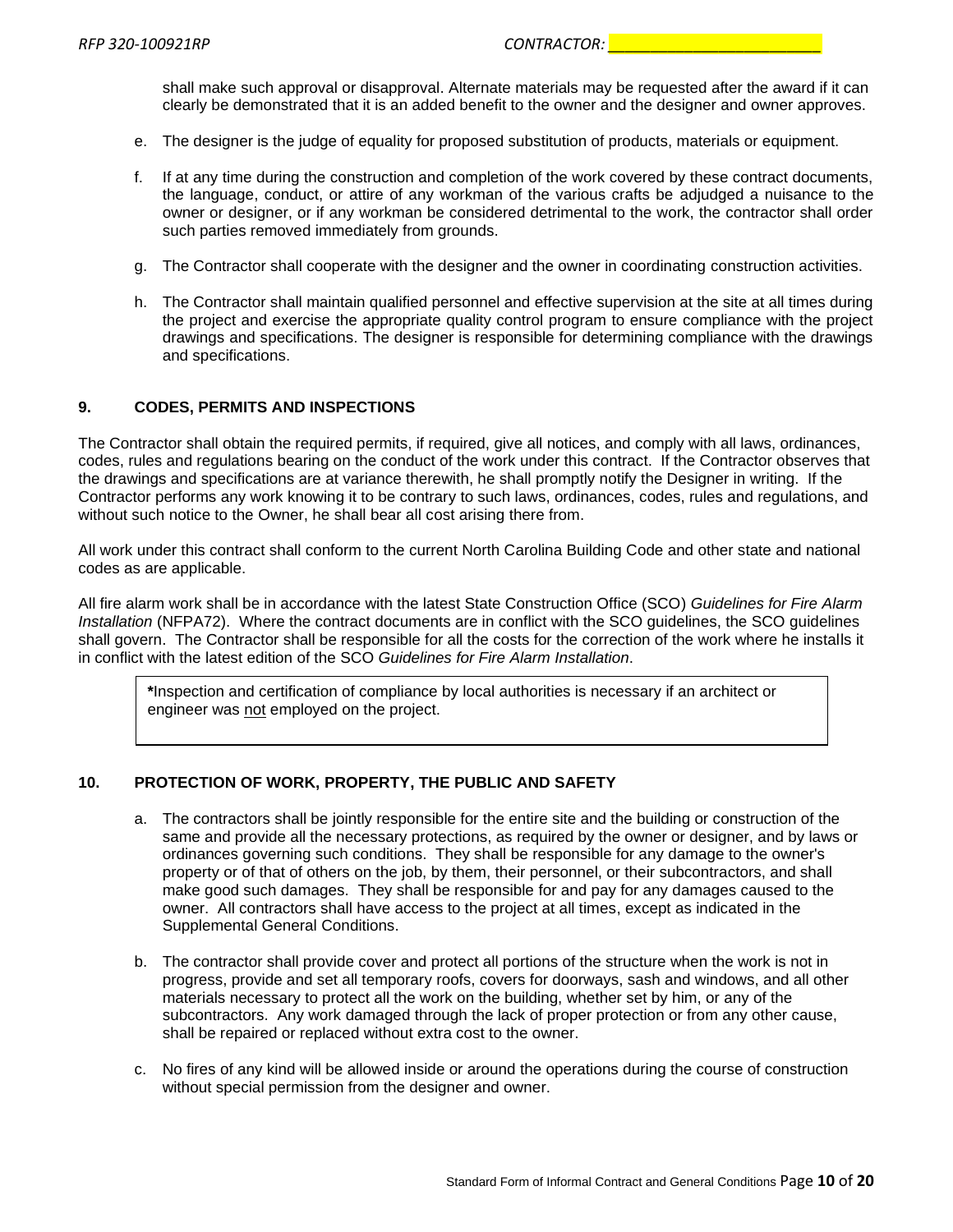- d. The contractor shall protect all trees and shrubs designated to remain in the vicinity of the operations by building substantial boxes around it. He shall barricade all walks, roads, etc., as directed by the designer to keep the public away from the construction. All trenches, excavations or other hazards in the vicinity of the work shall be well barricaded and properly lighted at night.
- e. The contractor shall provide all necessary safety measures for the protection of all persons on the job, including the requirements of the A.G.C. *Accident Prevention Manual in Construction*, as amended, and shall fully comply with all state laws or regulations and North Carolina State Building Code requirements to prevent accident or injury to persons on or about the location of the work. He shall clearly mark or post signs warning of hazards existing, and shall barricade excavations, elevator shafts, stairwells and similar hazards. He shall protect against damage or injury resulting from falling materials and he shall maintain all protective devices and signs throughout the progress of the work.
- f. The contractor shall adhere to the rules, regulations and interpretations of the North Carolina Department of Labor relating to Occupational Safety and Health Standards for the Construction Industry (Title 29, Code of Federal Regulations, Part 1926, published in Volume 39, Number 122, Part II, June 24, 1974, *Federal Register*), and revisions thereto as adopted by General Statutes of North Carolina 95-126 through 155.
- i. In the event of emergency affecting the safety of life, the protection of work, or the safety of adjoining properties, the contractor is hereby authorized to act at his own discretion, without further authorization from anyone, to prevent such threatened injury or damage. Any compensation claimed by the contractor on account of such action shall be determined as provided for under Article 13(b).
- j. Any and all costs associated with correcting damage caused to adjacent properties of the construction site or staging area shall be borne by the contractor. These costs shall include but not be limited to flooding, mud, sand, stone, debris, and discharging of waste products.

#### **11. SUBCONTRACTS AND SUBCONTRACTORS**

The Contractor is and remains fully responsible for his own acts or omissions as well as those of any subcontractor or of any employee of either. The Contractor agrees that no contractual relationship exists between the subcontractor and the Owner in regard to the contract, and that the subcontractor acts on this work as an agent or employee of the Contractor.

# **12. CONTRACTOR-SUBCONTRACTOR RELATIONSHIPS**

The Contractor agrees that the terms of these Contract Documents shall apply equally to each Subcontractor as to the Contractor, and the Contractor agrees to take such action as may be necessary to bind each Subcontractor to these terms. The Contractor further agrees to conform to the Code of Ethical Conduct as adopted by the Associated General Contractors of America, Inc., with respect to Contractor-Subcontractor relationships. The Owner reserves the right to limit the amount of portions of work to be subcontracted as hereinafter specified.

#### **13. CHANGES IN THE WORK AND CLAIMS FOR EXTRA COST**

- a. The owner may have changes made in the work covered by the contract. These changes will not invalidate and will not relieve or release the contractor from any guarantee given by him pertinent to the contract provisions. These changes will not affect the validity of the guarantee bond and will not relieve the surety or sureties of said bond. All extra work shall be executed under conditions of the original contract.
- b. Except in an emergency endangering life or property, no change shall be made by the contractor except upon receipt of approved change order from the designer, countersigned by the owner authorizing such change. No claim for adjustments of the contract price shall be valid unless this procedure is followed. Should a claim for extra compensation by the contractor be denied by the designer or the owner, the contractor may pursue his claim in accordance with G.S. 143-135.3.

In the event of emergency endangering life or property, the contractor may be directed to proceed on a time and material basis whereupon the contractor shall proceed and keep accurately on such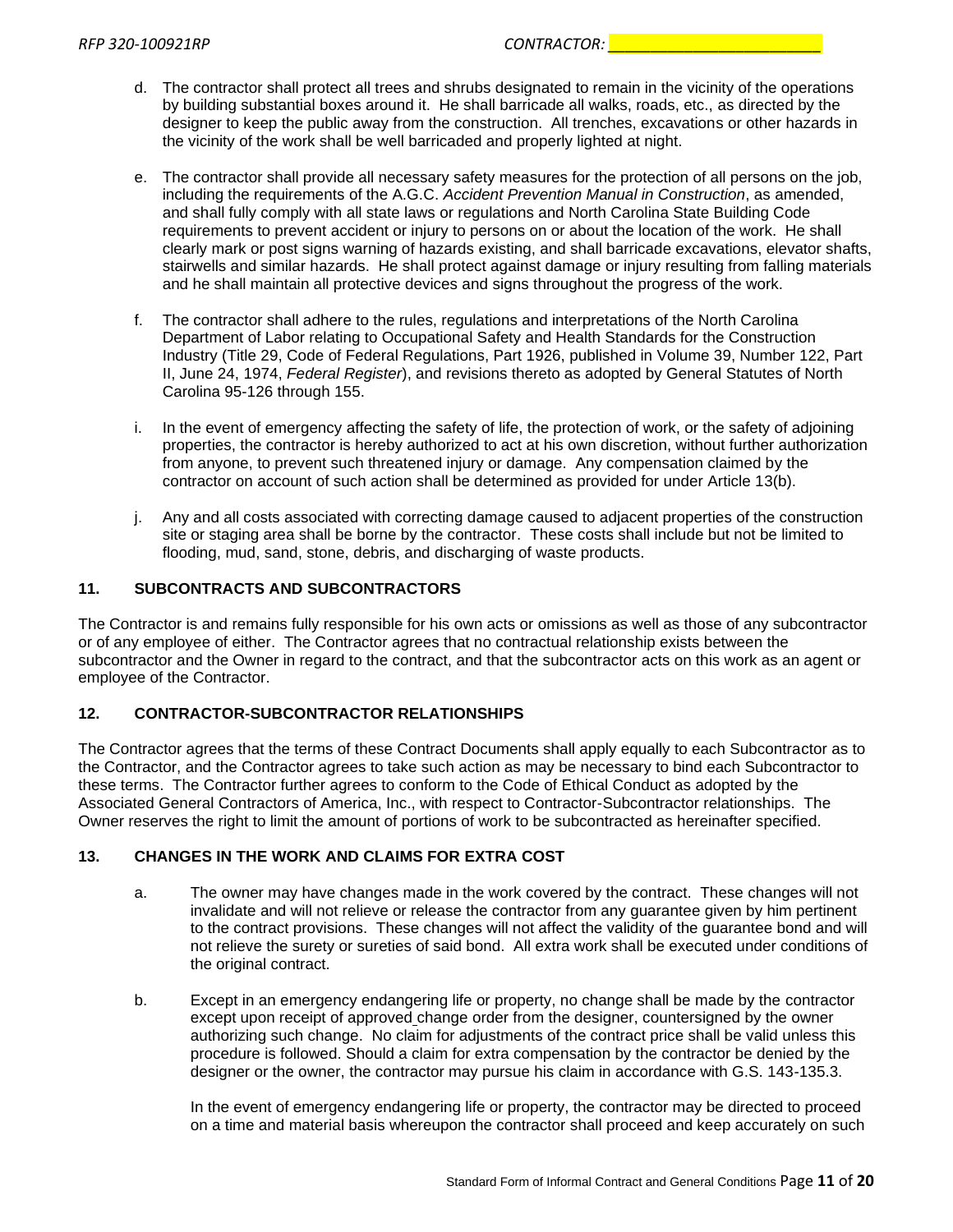form as specified by the designer or owner, a correct account of costs together with all proper invoices, payrolls and supporting data. Upon completion of the work the change order will be prepared as outlined under either Method "c(1)" or Method "c(2)" or both.

- c. In determining the values of changes, either additive or deductive, contractors are restricted to the use of the following methods:
	- 1. Where the extra work involved is covered by unit prices quoted in the proposal, or subsequently agreed to by the Contractor, Designer, an Owner the value of the change shall be computed by application of unit prices based on quantities, estimated or actual as agreed of the items involved, except is such cases where a quantity exceeds the estimated quantity allowance in the contract by one hundred percent (100%) or more. In such cases, either party may elect to proceed under subparagraph c (2) herein. If neither party elects to proceed under c (2), then unit prices shall apply.
	- 2. The contracting parties shall negotiate and agree upon the equitable value of the change prior to issuance of the change order, and the change order shall stipulate the corresponding lump sum adjustment to the contract price.
- d. Under Paragraph "b" and Methods "c(2)" above, the allowances for overhead and profit combined shall be as follows: all contractors (the single contracting entity (prime), his subcontractors( $1<sup>st</sup>$  tier subs), or their sub-subcontractors ( $2<sup>nd</sup>$  tier subs,  $3<sup>rd</sup>$  tier subs, etc.) shall be allowed a maximum of 10% on work they each self-perform; the prime contractor shall be allowed a maximum of 5% on contracted work of his 1<sup>st</sup> tier sub; 1<sup>st</sup> tier,  $2<sup>nd</sup>$  tier, 3<sup>rd</sup> tier, etc. contractors shall be allowed a maximum of 2.5% on the contracted work of their subs. ; Under Method "c(1)", no additional allowances shall be made for overhead and profit. In the case of deductible change orders, under Method "c(2)" and Paragraph (b) above, the contractor shall include no less than five percent (5%*)*  profit, but no allowances for overhead.
- e. The term "net cost" as used herein shall mean the difference between all proper cost additions and deductions. The "cost" as used herein shall be limited to the following:
	- 1. The actual costs of materials and supplies incorporated or consumed as part of the work;
	- 2. The actual costs of labor expended on the project site; labor expended in coordination, change order negotiation, record document maintenance, shop drawing revision or other tasks necessary to the administration of the project are considered overhead whether they take place in an office or on the project site.
	- 3. The actual costs of labor burden, limited to the costs of social security (FICA) and Medicare/Medicaid taxes; unemployment insurance costs; health/dental/vision insurance premiums; paid employee leave for holidays, vacation, sick leave, and/or petty leave, not to exceed a total of 30 days per year; retirement contributions; worker's compensation insurance premiums; and the costs of general liability insurance when premiums are computed based on payroll amounts; the total of which shall not exceed thirty percent (30%) of the actual costs of labor;
	- 4. The actual costs of rental for tools, excluding hand tools; equipment; machinery; and temporary facilities required for the work;
	- 5. The actual costs of premiums for bonds, insurance, permit fees and sales or use taxes related to the work.

Overtime and extra pay for holidays and weekends may be a cost item only to the extent approved by the owner.

f. Should concealed conditions be encountered in the performance of the work below grade, or should concealed or unknown conditions in an existing structure be at variance with the conditions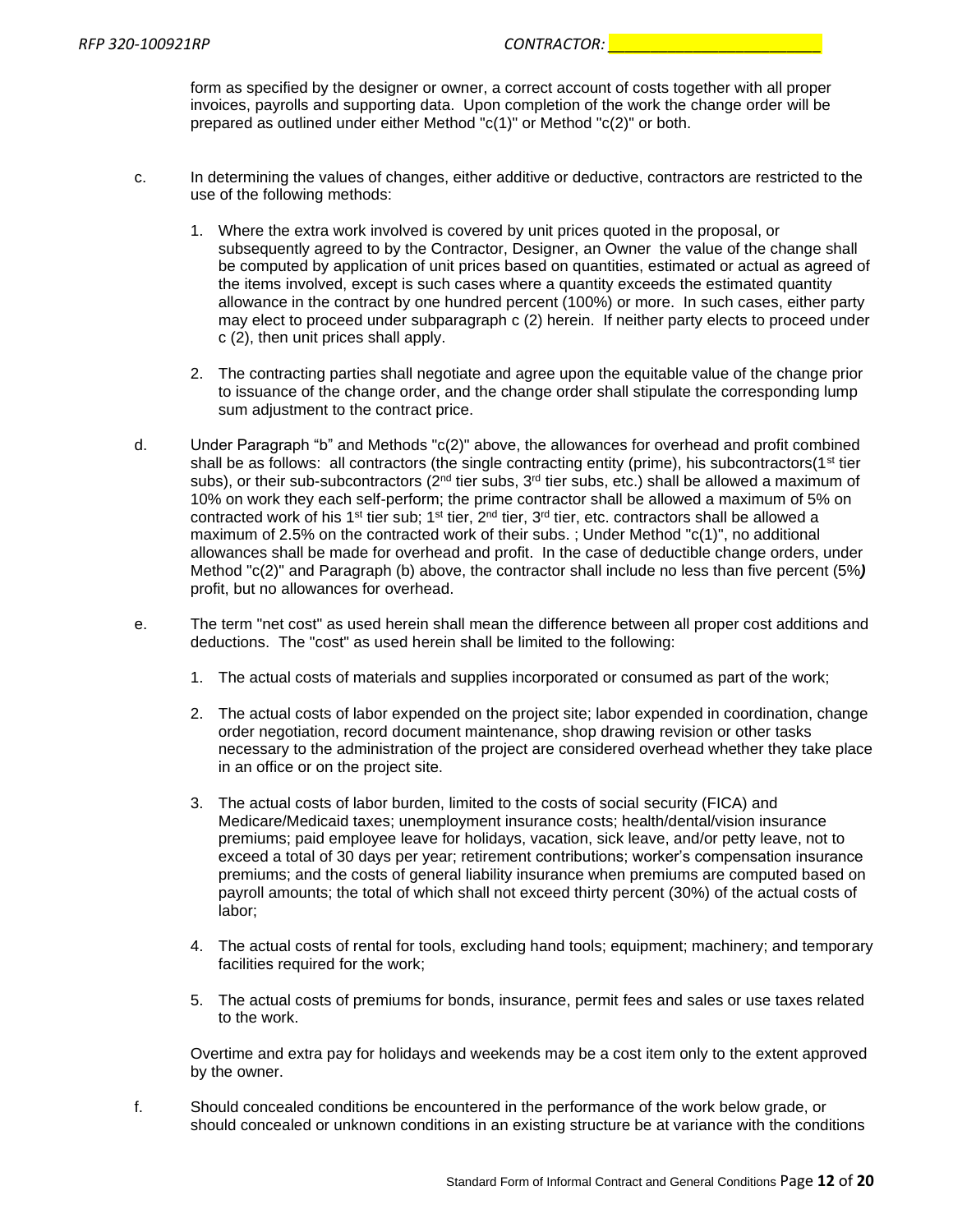indicated by the contract documents, the contract sum and time for completion may be equitably adjusted by change order upon claim by either party made within thirty (30) days after the condition has been identified. The cost of such change shall be arrived at by one of the foregoing methods. All change orders shall be supported by a unit cost breakdown showing method of arriving at net cost as defined above.

g. Change orders shall be submitted by the contractor in writing to the owner/designer for review and approval. The contractor will provide such proposal and supporting data in suitable format. The designer shall verify correctness. Delay in the processing of the change order due to lack of proper submittal by the contractor of all required supporting data shall not constitute grounds for a time extension or basis of a claim. Within fourteen (14) days after receipt of the contractor's accepted proposal including all supporting documentation required by the designer*,* the designer shall prepare the change order and forward to the contractor for his signature or otherwise respond, in writing, to the contractor's proposal. Within seven (7) days after receipt of the change order executed by the contractor, the designer shall, certify the change order by his signature, and forward the change order and all supporting data to the owner for the owner's signature. The owner shall execute the change order*,* within seven (7) days of receipt.

At the time of signing a change order, the contractor shall be required to certify as follows:

"I certify that my bonding company will be notified forthwith that my contract has been changed by the amount of this change order, and that a copy of the approved change order will be mailed upon receipt by me to my surety."

- h. A change order, when issued, shall be full compensation, or credit, for the work included, omitted or substituted. It shall show on its face the adjustment in time for completion of the project as a result of the change in the work.
- i. If, during the progress of the work, the owner requests a change order and the contractor's terms are unacceptable, the owner*,* may require the contractor to perform such work on a time and material basis whereupon the contractor shall proceed and keep accurately on such form as specified by the Designer or owner, a correct account of cost together with all proper invoices, payrolls and supporting data. Upon completion of the work a change order will be prepared with allowances for overhead and profit per paragraph d. above and "net cost" and "cost" per paragraph e. above. Without prejudice, nothing in this paragraph shall preclude the owner from performing or to have performed that portion of the work requested in the change order.

# **14. ANNULMENT OF CONTRACT**

If the contractor fails to begin the work under the contract within the time specified, or the progress of the work is not maintained on schedule, or the work is not completed within the time specified, or fails to perform the work with sufficient workmen and equipment or with sufficient materials to ensure the prompt completion of said work, or shall perform the work unsuitably or shall discontinue the prosecution of the work, or if the contractor shall become insolvent or be declared bankrupt or commit any act of bankruptcy or insolvency, or allow any final judgment to stand against him unsatisfied for a period of forty-eight (48) hours, or shall make an assignment for the benefit of creditors, or for any other cause whatsoever shall not carry on the work in an acceptable manner, the owner may give notice in writing, sent by certified mail, return receipt requested, to the contractor and his surety (if applicable) of such delay, neglect or default, specifying the same, and if the contractor within a period of seven (7) days after such notice shall not proceed in accordance therewith, then the owner shall, declare this contract in default, and, thereupon, the surety shall promptly take over the work and complete the performance of this contract in the manner and within the time frame specified. In the event the contractor, or the surety (if applicable) shall fail to take over the work to be done under this contract within seven (7) days after being so notified and notify the owner in writing, sent by certified mail, return receipt requested, that he is taking the same over and stating that he will diligently pursue and complete the same, the owner shall have full power and authority, without violating the contract, to take the prosecution of the work out of the hands of said contractor, to appropriate or use any or all contract materials and equipment on the grounds as may be suitable and acceptable and may enter into an agreement, either by public letting or negotiation, for the completion of said contract according to the terms and provisions thereof or use such other methods as in his opinion shall be required for the completion of said contract in an acceptable manner. All costs and charges incurred by the owner, together with the costs of completing the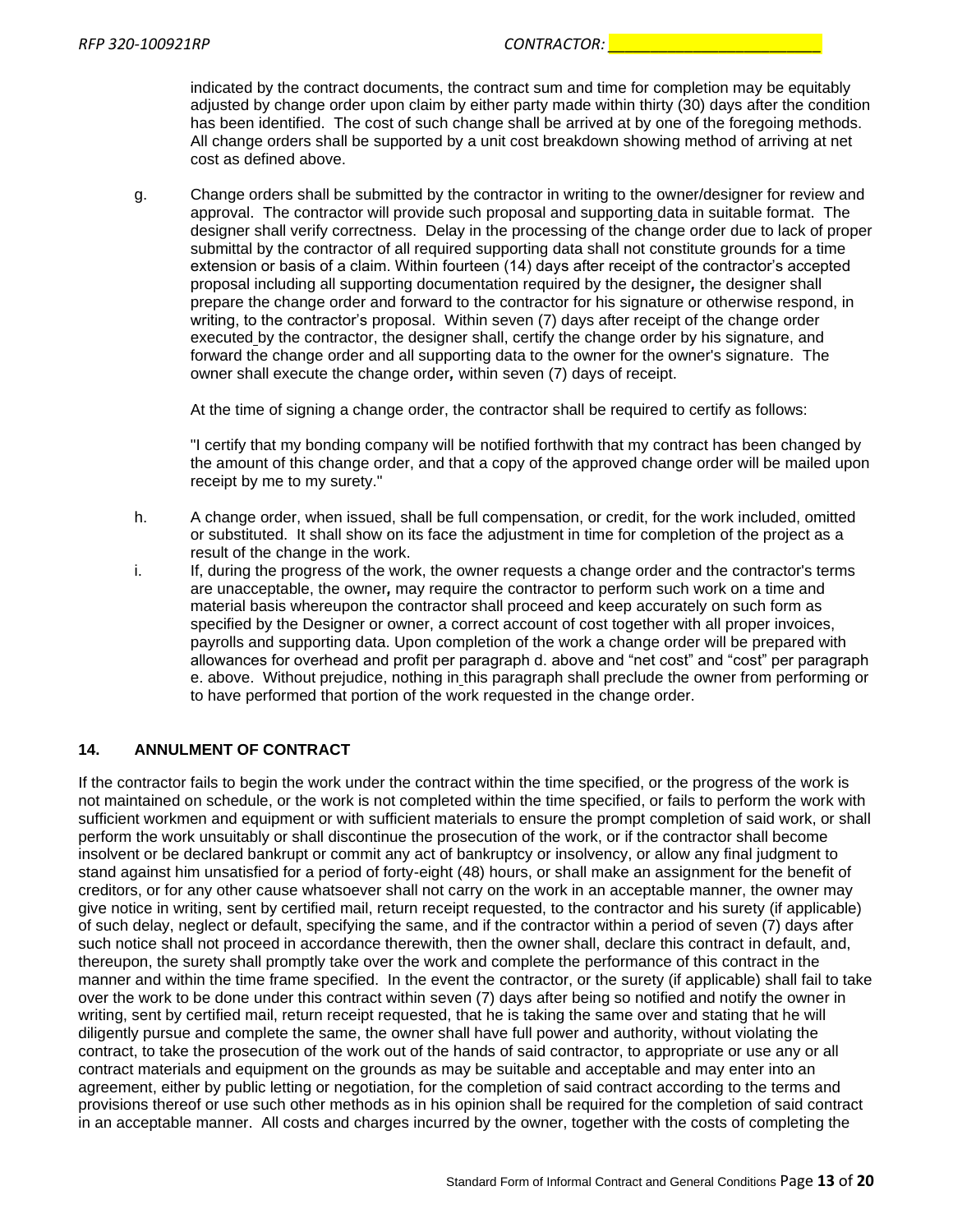work under contract, shall be deducted from any monies due or which may become due said contractor and surety (if applicable). In case the expense so incurred by the owner shall be less than the sum which would have been payable under the contract, if it had been completed by said contractor, then the said contractor and surety (if applicable) shall be entitled to receive the difference, but in case such expense shall exceed the sum which would have been payable under the contract, then the contractor and the surety (if applicable) shall be liable and shall pay to the owner the amount of said excess.

#### **15. TERMINATION FOR CONVENIENCE**

- a. Owner may at any time and for any reason terminate Contractor's services and work at Owner's convenience, after notification to the contractor in writing via certified mail. Upon receipt of such notice, Contractor shall, unless the notice directs otherwise, immediately discontinue the work and placing of orders for materials, facilities and supplies in connection with the performance of this Agreement.
- b. Upon such termination, Contractor shall be entitled to payment only as follows: (1) the actual cost of the work completed in conformity with this Agreement; plus, (2) such other costs actually incurred by Contractor as approved by Owner; (3) plus ten percent (10%) of the cost of the balance of the work to be completed for overhead and profit. There shall be deducted from such sums as provided in this subparagraph the amount of any payments made to Contractor prior to the date of the termination of this Agreement. Contractor shall not be entitled to any claim or claim of lien against Owner for any additional compensation or damages in the event of such termination and payment.

#### **16. OWNER'S RIGHT TO DO WORK**

If, during the progress of the work or during the period of guarantee, the contractor fails to prosecute the work properly or to perform any provision of the contract, the owner, after seven (7) days' written notice sent by certified mail, return receipt requested, to the contractor from the designer, may perform or have performed that portion of the work. The cost of the work may be deducted from any amounts due or to become due to the contractor, such action and cost of same having been first approved by the designer. Should the cost of such action of the owner exceed the amount due or to become due the contractor, then the contractor or his surety, or both, shall be liable for and shall pay to the owner the amount of said excess.

# **17. REQUESTS FOR PAYMENT**

Contractor will be paid at completion of the project. Invoices shall include detailed line item information. At a minimum, the following fields shall be included on all invoices: Vendor's Billing Address, Customer Account Number, NC Contract Number, Order Date, Buyers Order Number, Manufacturer Part Numbers, Vendor Part Numbers, Item Descriptions, Price, Quantity, and Unit of Measure.

#### **18. PAYMENTS WITHHELD**

The designer with the approval of the Owner may withhold payment for the following reasons:

- a. Faulty work not corrected.
- b. The unpaid balance on the contract is insufficient to complete the work in the judgment of the designer.
- c. To provide for sufficient contract balance to cover liquidated damages that will be assessed.
- d. The secretary of the Department of Administration may authorize the withholding of payment for the following reasons:

i.Claims filed against the contractor or evidence that a claim will be filed.

ii.Evidence that subcontractors have not been paid.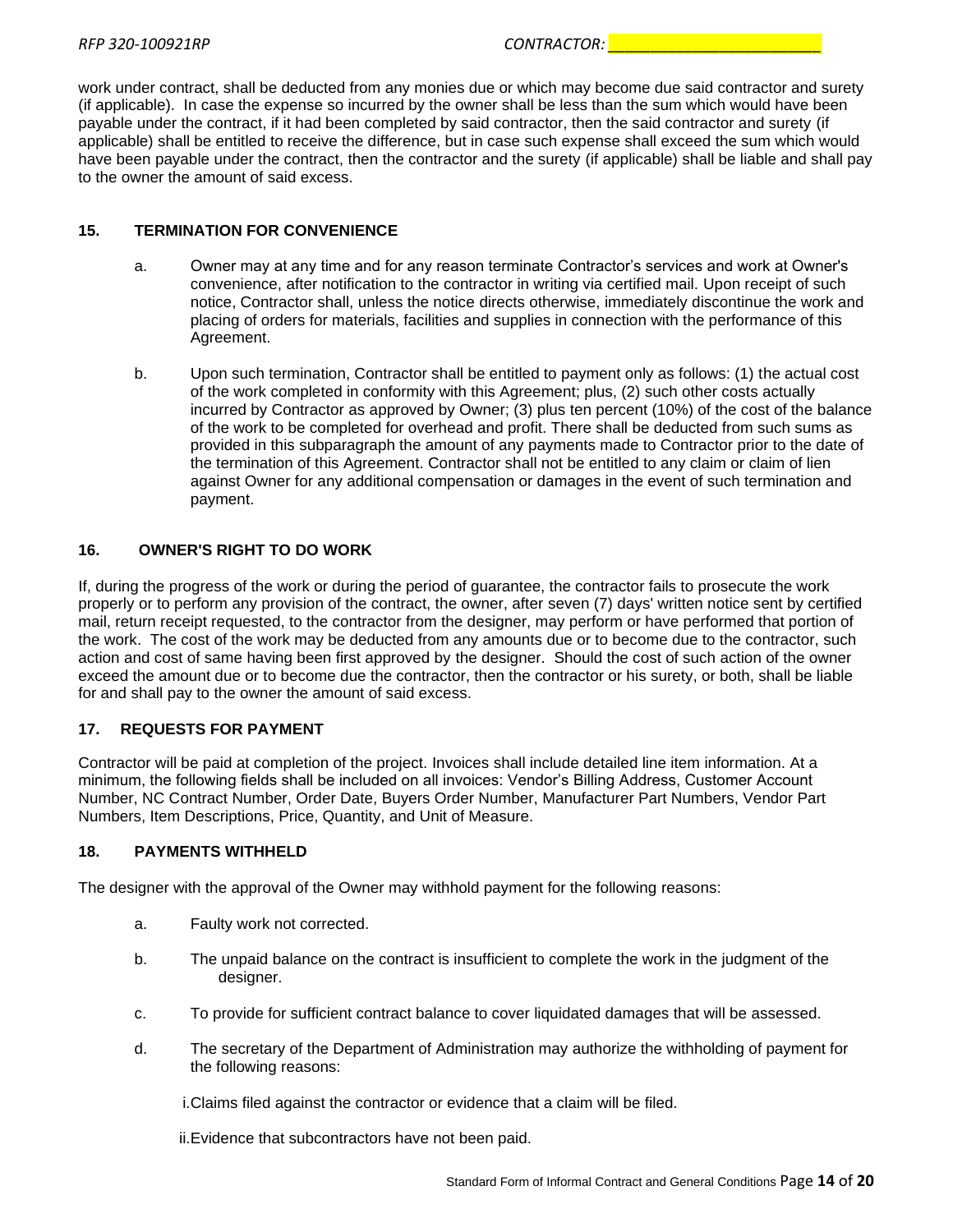When grounds for withholding payments have been removed, payment will be released. Delay of payment due the contractor without cause will make owner liable for payment of interest to the contractor as provided in G.S. 143-134.**1.** As provided in G.S. 143-134.1(e), the owner shall not be liable for interest on payments withheld by the owner for unsatisfactory job progress, defective construction not remedied, disputed work, or third-party claims filed against the owner or reasonable evidence that a third-party claim will be filed.

# **19. MINIMUM INSURANCE REQUIREMENTS**

Requirements. Providing and maintaining adequate insurance coverage is a material obligation of the Contractor and is of the essence of The Contract. All such insurance shall meet all laws of the City of Rocky Mount. Such insurance coverage shall be obtained from companies that are authorized to provide such coverage and that are authorized by the Commissioner of Insurance to do business in North Carolina. The Contractor shall at all times comply with the terms of such insurance policies, and all requirements of the insurer under any such insurance policies, except as they may conflict with existing North Carolina laws or The Contract. The limits of coverage under each insurance policy maintained by the Contractor shall not be interpreted as limiting the Contractor's liability and obligations under the Contract.

Insurance. Contractor agrees to maintain **Commercial General Liability** in amount of \$1,000,000 each occurrence, \$1,000,000 each occurrence in Personal & Advertising Injury with \$2,000,000 General Aggregate, and \$2,000,000 Products/Completed Operations Aggregate. Contractor shall maintain \$1,000,000 in **automobile liability,** and other appropriate insurance, as well as Workers Compensation in the required statutory amount of \$500,000.00 for all employees participating in the provision of services under this Contract. Contractor also agrees to maintain \$1,000,000 in **professional liability insurance** if the Contractor is engaged in a professional service pursuant to this Contract. The City of Rocky Mount shall be named by endorsement as an additional insured on the General and Automobile Liability policies. Certificates of such insurance shall be furnished by Contractor to the City and shall contain an endorsement to provide the City at least 30 days' written notice of any intent to cancel or terminate by either Contractor or the insuring company. Failure to furnish insurance certificates or maintain such insurance shall be a default under this contract and shall be grounds for immediate termination of this Contract.

# **20. ASSIGNMENT**

No assignment of the Contractor's obligations or the Contractor's right to receive payment hereunder shall be permitted. However, upon written request approved by the Owner and solely as a convenience to the Contractor, the Owner may: (1) forward the Contractor's payment check directly to any person or entity designated by the Contractor, and (2) include any person or entity designated by Contractor as a joint payee on the Contractor's payment check. In no event shall such approval and action obligate the Owner to anyone other than the Contractor, and the Contractor shall remain responsible for fulfillment of all contract obligations.

# **21. CLEANING UP AND RESTORATION OF SITE**

The Contractor shall keep the sites and surrounding area reasonably free from rubbish at all times and shall remove debris from the site from time to time or when directed to do so by the Owner. Before final inspection and acceptance of the project, the Contractor shall thoroughly clean the sites, and completely prepare the project and site for use by the Owner.

At the end of construction, the contractor shall oversee and implement the restoration of the construction site to its original state. Restoration includes but not limited to walks, drives, lawns, trees and shrubs, corridors, stairs and other elements shall be repaired, cleaned or otherwise restored to their original state.

# **22. GUARANTEE**

The contractor shall unconditionally guarantee materials and workmanship against patent defects arising from faulty materials, faulty workmanship or negligence for a period of twelve (12) months following the final acceptance of the work and shall replace such defective materials or workmanship without cost to the owner.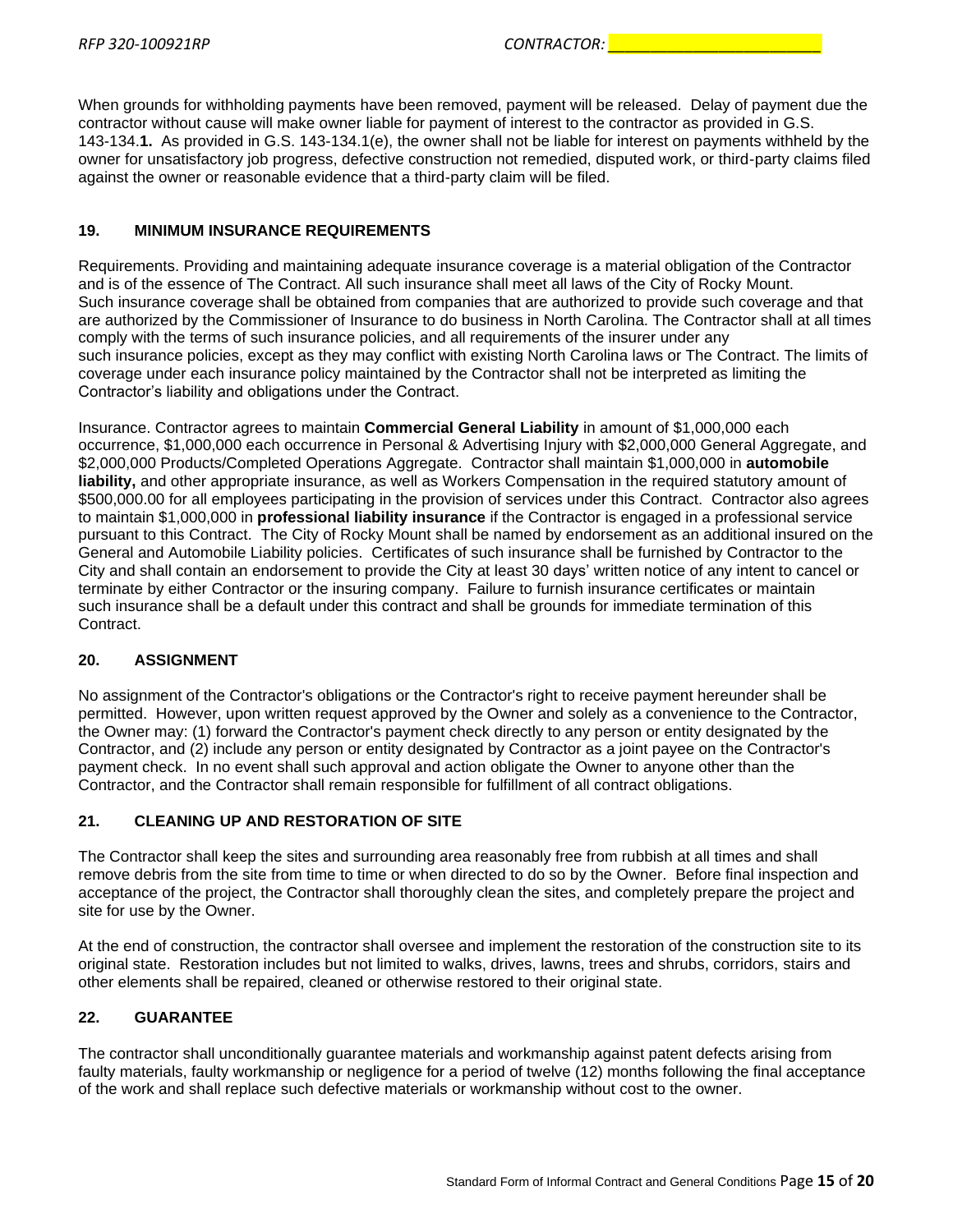Where items of equipment or material carry a manufacturer's warranty for any period in excess of twelve (12) months, then the manufacturer's warranty shall apply for that particular piece of equipment or material. The contractor shall replace such defective equipment or materials, without cost to the owner, within the manufacturer's warranty period.

Additionally, the owner may bring an action for latent defects caused by the negligence of the contractor, which is hidden or not readily apparent to the owner at the time of beneficial occupancy or final acceptance, whichever occurred first, in accordance with applicable law.

Guarantees for roofing workmanship and materials shall be stipulated in the specifications sections governing such roof, equipment, materials, or supplies.

# **23. STANDARDS**

All manufactured items and/or fabricated assemblies subject to operation under pressure, operation by connection to an electric source, or operation involving a connection to a manufactured, natural, or LP gas source shall be constructed and approved in a manner acceptable to the appropriate State inspector which customarily requires the label or re-examination listing or identification marking of appropriate safety standard organization, such as the American Society of Mechanical Engineers for pressure vessels; the Underwriters Laboratories and/or National Electrical Manufacturers Association for electrically operated assemblies; or the American Gas Association for gas operated assemblies, where such approvals of listings have been established for the type of device offered and furnished. Further, all items furnished shall meet all requirements of the Occupational Safety and Health Act (OSHA), and State and federal requirements relating to clean air and water pollution.

All equipment and products must be independent third party tested and labeled (UL, FM, or CTS) before final connections to Owner services or utilities.

# **24. EQUAL OPPORTUNITY CLAUSE**

The non-discrimination clause contained in Section 202 (Federal) Executive Order 11246, as amended by Executive Order 11375, relative to equal employment opportunity for all persons without regard to race, color, religion, sex or national origin, and the implementing rules and regulations prescribed by the secretary of Labor, are incorporated herein.

The contractor(s) agree not to discriminate against any employee or applicant for employment because of physical or mental disabilities in regard to any position for which the employee or applicant is qualified. The contractor agrees to take affirmative action to employ, advance in employment and otherwise treat qualified individuals with such disabilities without discrimination based upon their physical or mental disability in all employment practices.

#### **25. MINORITY BUSINESS PARTICIPATION**

GS 143-128.2 establishes a ten percent (10%) goal for participation by minority businesses valued \$100,000.00 or more for each State funded building project.

For construction contracts with a value of less than \$300,000, the Owner has the responsibility to make a good faith effort to solicit minority proposals and to attain the goal. The contractor shall include with his proposal a completed Identification of HUB Certified/Minority Business Participation form. Contractor shall submit completed Appendix F MBE Documentation for Contract Payments form with final payment request.

For construction contracts with a value of \$300,000 or greater, the contractor shall comply with the document *Guidelines for* Recruitment and Selection of Minority Businesses for Participation in State Construction Contracts including Identification of Minority Business Participation, Affidavits A, B, C, and D, and Appendix E. These forms provided herein are hereby incorporated and made a part of this contract. Forms can be found at rockymountnc.gov/mwbe

# **26. MINORITY BUSINESS RESOLUTION**

The City Council Minority Business Resolution establishes a ten percent (10%) goal for participation by minority business valued \$100,000.00 or more for each City building project.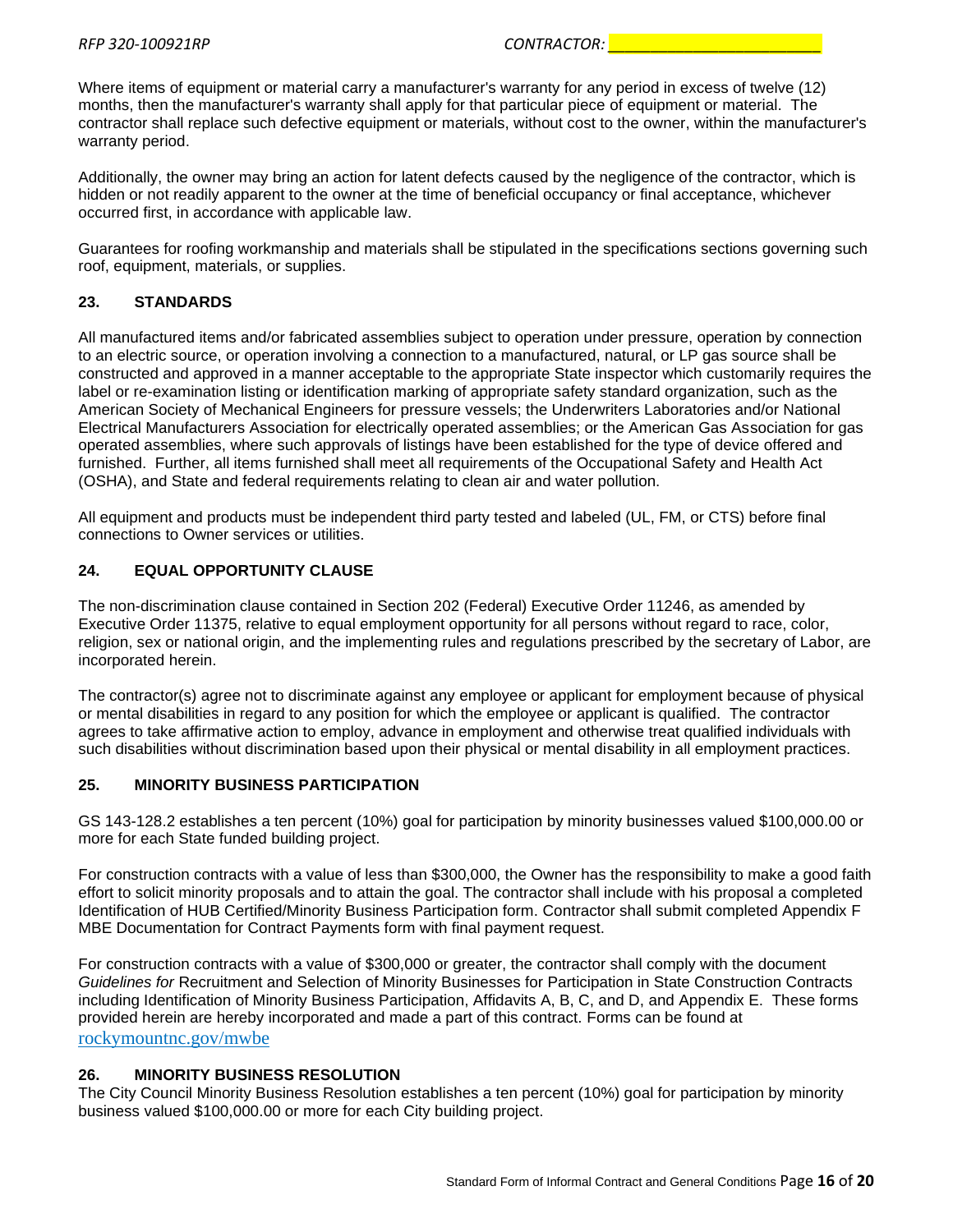# **27. ACCESS TO PERSONS AND RECORDS**

The State Auditor shall have access to persons and records as a result of all contracts or grants entered into by the Owner in accordance with General Statute 147-64.7. The Owner's internal auditors shall also have the right to access and copy the Contractor's records relating to the Contract and Project during the term of the Contract and within two years following the completion of the Project/close-out of the Contract to verify accounts, accuracy, information, calculations and/or data affecting and/or relating to Contractor's requests for payment, requests for change orders, change orders, claims for extra work, requests for time extensions and related claims for delay/extended general conditions costs, claims for lost productivity, claims for lost efficiency, claims for idle equipment or labor, claims for price/cost escalation, pass-through claims of subcontractors and/or suppliers, and/or any other type of claim for payment or damages from Owner and/or its project representatives.

#### **28. GOVERNING LAWS**

This contract is made under and shall be governed and construed in accordance with the laws of the State of North Carolina, without regard to its conflict of laws rules, and within which State all matters, whether sounding in Contract or tort or otherwise, relating to its validity, construction, interpretation and enforcement shall be determined.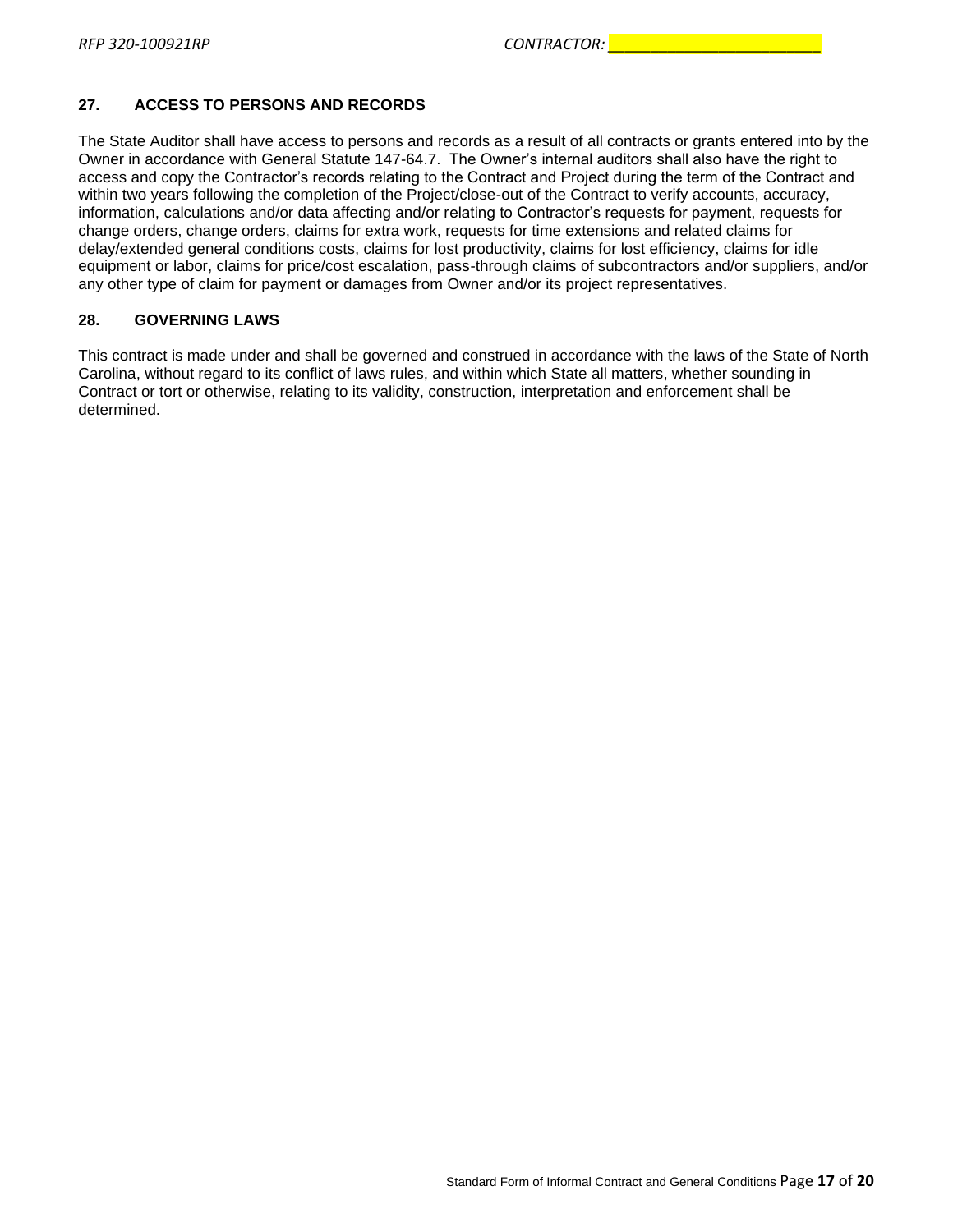# **ATTACHMENT D: SUPPLEMENTARY GENERAL CONDITIONS**

#### <span id="page-17-0"></span>**TIME OF COMPLETION**

The Contractor shall commence work to be performed under this Contract on a date to be specified in written order from the Designer/Owner and shall fully complete all work hereunder within 8 consecutive calendar days from the Notice to Proceed. The project over run, liquidated damages, shall be \$1,000.00 per day.

If the Contractor is delayed at any time in the progress of his work by any act or negligence of the Owner, his employees or his separate contractor, by changes ordered in the work; by abnormal weather conditions; by any causes beyond the Contractor's control or by other causes deemed justifiable by Owner, then the contract time may be reasonably extended in a written order from the Owner upon written request from the contractor within ten days following the cause for delay. Time extensions for weather delays, acts of God, labor disputes, fire, delays in transportation, unavoidable casualties or other delays which are beyond the control of the Owner do not entitle the Contractor to compensable damages for delays. Any contractor claim for compensable damages for delays is limited to delays caused solely by the owner or its agents.

#### **CONTRUCTION SCHEDULE**

Project start date will be <u>December 2002</u>1 with a completion date of <u>December 2001.</u> 2021. Contractor to provide a schedule for how they intend to complete the project within the proposed project timeframe.

#### **PAYMENTS**

Payment will be provided following the approved application and certification for payment throughout the project.

#### **UTILITIES**

Owner may provide certain utilities such as power or water with connections and extensions by the Contractor.

#### **USE OF SITE**

May be restricted. Work hours may be limited. Parking permits may be required.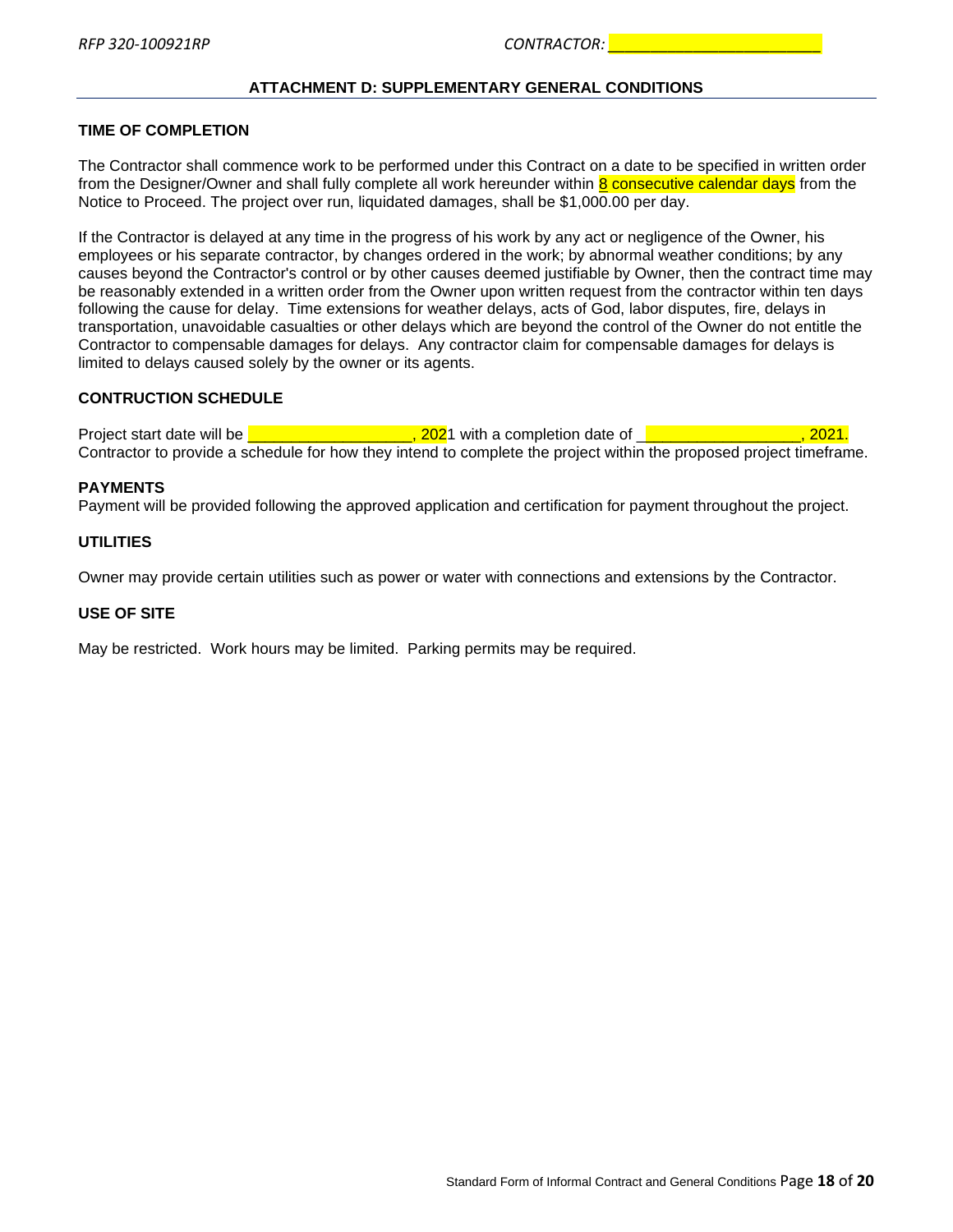#### **ATTACHMENT E: SUPPLEMENTAL VENDOR INFORMATION**

#### <span id="page-18-0"></span>**HISTORICALLY UNDERUTILIZED BUSINESSES**

Historically Underutilized Businesses (HUBs) consist of minority, women and disabled business firms that are at least fifty-one percent owned and operated by an individual(s) of the categories. Also included in this category are disabled business enterprises and non-profit work centers for the blind and severely disabled.

Pursuant to G.S. 143B-1361(a), 143-48 and 143-128.4, the State invites and encourages participation in this procurement process by businesses owned by minorities, women, disabled, disabled business enterprises and nonprofit work centers for the blind and severely disabled. This includes utilizing subcontractors to perform the required functions in this RFP. Any questions concerning NC HUB certification, contact the **[North Carolina Office of](http://ncadmin.nc.gov/businesses/hub)  [Historically Underutilized Businesses](http://ncadmin.nc.gov/businesses/hub)** at (919) 807-2330. The Vendor shall respond to question #1 and #2 below.

a) Is Vendor a Historically Underutilized Business? **Yes No**

|  | b) Is Vendor Certified with North Carolina as a Historically Underutilized Business? $\Box$ Yes $\Box$ No |  |  |  |  |
|--|-----------------------------------------------------------------------------------------------------------|--|--|--|--|
|--|-----------------------------------------------------------------------------------------------------------|--|--|--|--|

If so, state HUB classification: \_\_\_\_\_\_\_\_\_\_\_\_\_\_\_\_\_\_\_\_\_\_\_\_\_\_\_\_\_\_\_\_\_\_\_\_\_\_\_\_\_\_\_\_\_\_\_\_\_\_\_\_\_\_\_\_\_\_\_\_\_\_\_\_

#### **VENDOR REGISTRATION**

New vendors must complete a vendor registration form using the link below. If you are a current vendor that has not completed the online vendor registration also complete the form. Once registration is complete email a copy of your W9 an E-Verify Affidavit to the contact person listed on the coversheet.

rockymountnc.gov/vendor